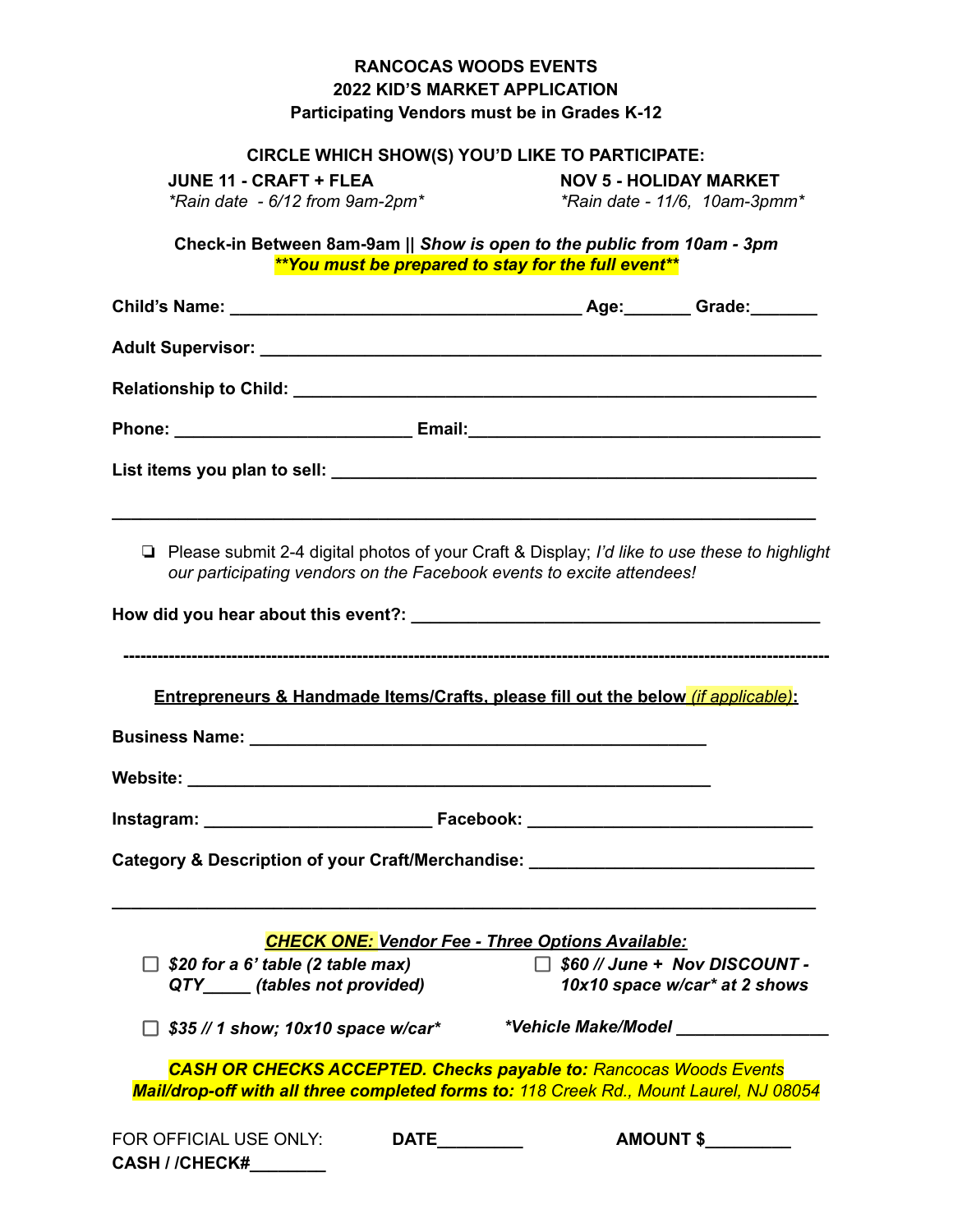## **RANCOCAS WOODS EVENTS 2022 KID'S MARKET APPLICATION Participating Vendors must be in Grades K-12**

## **VENDOR AGREEMENT**

This event is a fantastic opportunity for kids to sell their old games, books, toys, stuffed animals, sports *equipment, trading cards, etc. As well as any Entrepreneurs who may offer handmade items/crafts! All merchandise should be in good condition and complete. Rancocas Woods Events is not responsible for the condition of any merchandise sold. Baked Goods will be allowed but must be individually wrapped for* sale and prepared in a commercial kitchen. Kids will price and sell their merchandise. All booths must be *manned by children. All children vendors must be supervised by an adult. However, parents may only supervise children, not run booths. All merchandise must belong to children.*

Set up begins at 8AM (no earlier), the marketplace opens at 10AM and ends at 3PM. You must be *prepared to stay for the entire duration of the event to participate.*

### Rancocas Woods Events reserves the right to refuse admittance to any Vendor for any reason.

*The undersigned agrees to not hold Rancocas Woods Events and any and all of it's affiliates and/or representatives responsible for any harm, loss, damage to property or personal injury as a result of any participation in our shows. This includes but is not limited to any occurance on the property during loading, unloading, setup or during the shows progress.*

*You must supply your own display(s), table and seating. Electricity is not provided.*

*No nails in trees or fencing. Please arrange for your space to be occupied at all times during the show.*

**\_\_\_\_\_\_\_\_\_\_\_\_\_\_\_\_\_\_\_\_\_\_\_\_\_\_\_\_ \_\_\_\_\_\_\_\_\_\_\_\_\_\_\_\_\_\_\_\_\_\_\_\_\_\_\_\_**

**CHILD'S SIGNATURE Please print your name above**

**\_\_\_\_\_\_\_\_\_\_\_ DATE**

**\_\_\_\_\_\_\_\_\_\_\_\_\_\_\_\_\_\_\_\_\_\_\_\_\_\_\_\_ \_\_\_\_\_\_\_\_\_\_\_\_\_\_\_\_\_\_\_\_\_\_\_\_\_\_\_\_**

**PARENT/GUARDIAN SIGNATURE Please print your name above**

**\_\_\_\_\_\_\_\_\_\_\_ DATE**

**Please send completed forms to [events@rancocaswoodseventsnshops.com](mailto:events@rancocaswoodseventsnshops.com) Or mail to: Rancocas Woods Events, 118 Creek Rd., Mt. Laurel, NJ 08054**